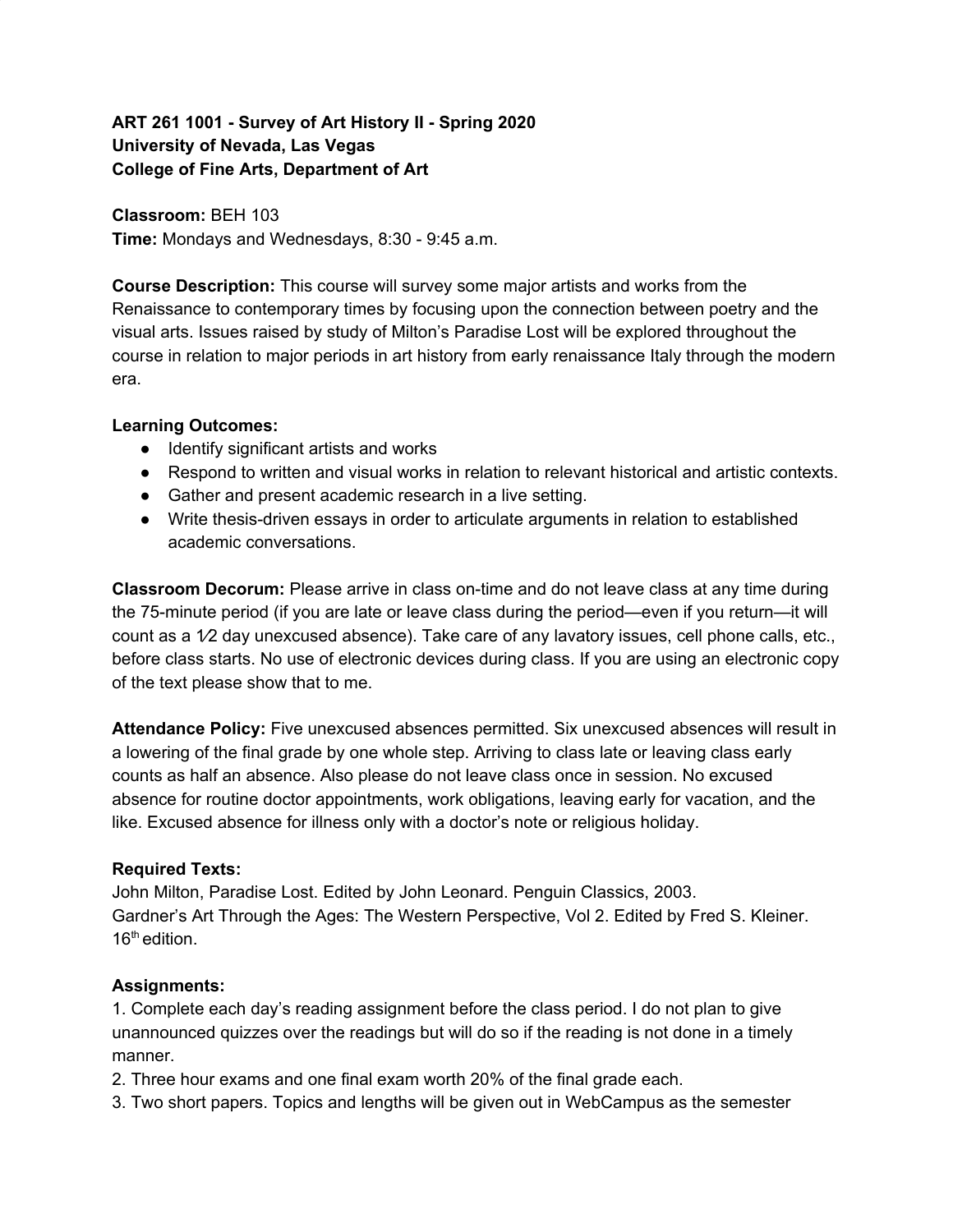progresses. Worth 10% of the final grade.

4. Pair up with another student to give a report to the class (see topics below). Report must use at least two scholarly sources for full credit. Length should be 10-15 minutes. Also, send me an email after the report and attach a bibliography of the sources you used. I would be happy to give suggestions for sources to look at. Worth 10% of the final grade.

## **Schedule (subject to change):**

\*Readings in Gardner book are listed by the *name* of the chapter. Only need to know the artists listed in the schedule for the exam.

Jan. 20 Dr. Martin Luther King Jr. Day (no class)

Jan. 22 Organization

Jan. 27 *Paradise Lost*: Book I

Jan. 29 Gardner, "Late Medieval Italy"—Duccio, Giotto, Lorenzetti; and Gardner, "Late Medieval and Early Renaissance Northern Europe"—van der Weyden

Feb. 3 *Paradise Lost*: Book II— van Eyck

Feb. 5 *Paradise Lost*: Book III— van der Goes

Feb. 10 Gardner, "The Renaissance in Quattrocento Italy"—Ghiberti, Masaccio, Fra Angelico,

Donatello, Botticelli, Bellini, Signorelli

Feb. 12 Gardner, "Renaissance and Mannerism in Cinquecento Italy"— Da Vinci, Michelangelo, Raphael

Feb. 17 President's Day (no class)

Feb. 19 *Paradise Lost*: Book IV; DUE: Short Paper 1

Feb. 24 Review

Feb. 26 Exam 1

Mar. 2 Gardner, "Renaissance and Mannerism in Cinquecento Italy"—Titian, Pontormo,

Beccafumi, Parmigianino, Bronzino, Tintoretto

Mar. 4 *Paradise Lost*: Book V

Mar. 9 *Paradise Lost*: Book VI

Mar. 11 Gardner, "High Renaissance and Mannerism in Northern Europe and

Spain"—Durer, Grünwald, Holbein, Bosch, Pieter Bruegel the Elder, El Greco

Mar. 16 Spring Break (no class)

Mar. 18 Spring Break (no class)

Mar. 23 *Paradise Lost*: Book VII

Mar. 25 Gardner, "The Baroque in Italy and Spain"—Bernini, Caravaggio, Pozzo, Ribera,

Martínez, Murillo, Zurbarán, Valázquez, Gentileschi

Mar. 30 Review

Apr. 1 Exam 2

Apr. 6 Gardner, "The Baroque in Northern Europe"—Rubens, Rembrandt, Vermeer, Poussin, Lorraine, de La Tour; DUE: Short Paper 2

Apr. 8 *Paradise Lost*: Book VIII

Apr. 13 Gardner, "Romanticism, Realism, Photography: Europe and America 1800-

1870"—Blake, Goya, Géricault, Delacroix, Turner, Courbet

Apr. 15 *Paradise Lost*: Book IX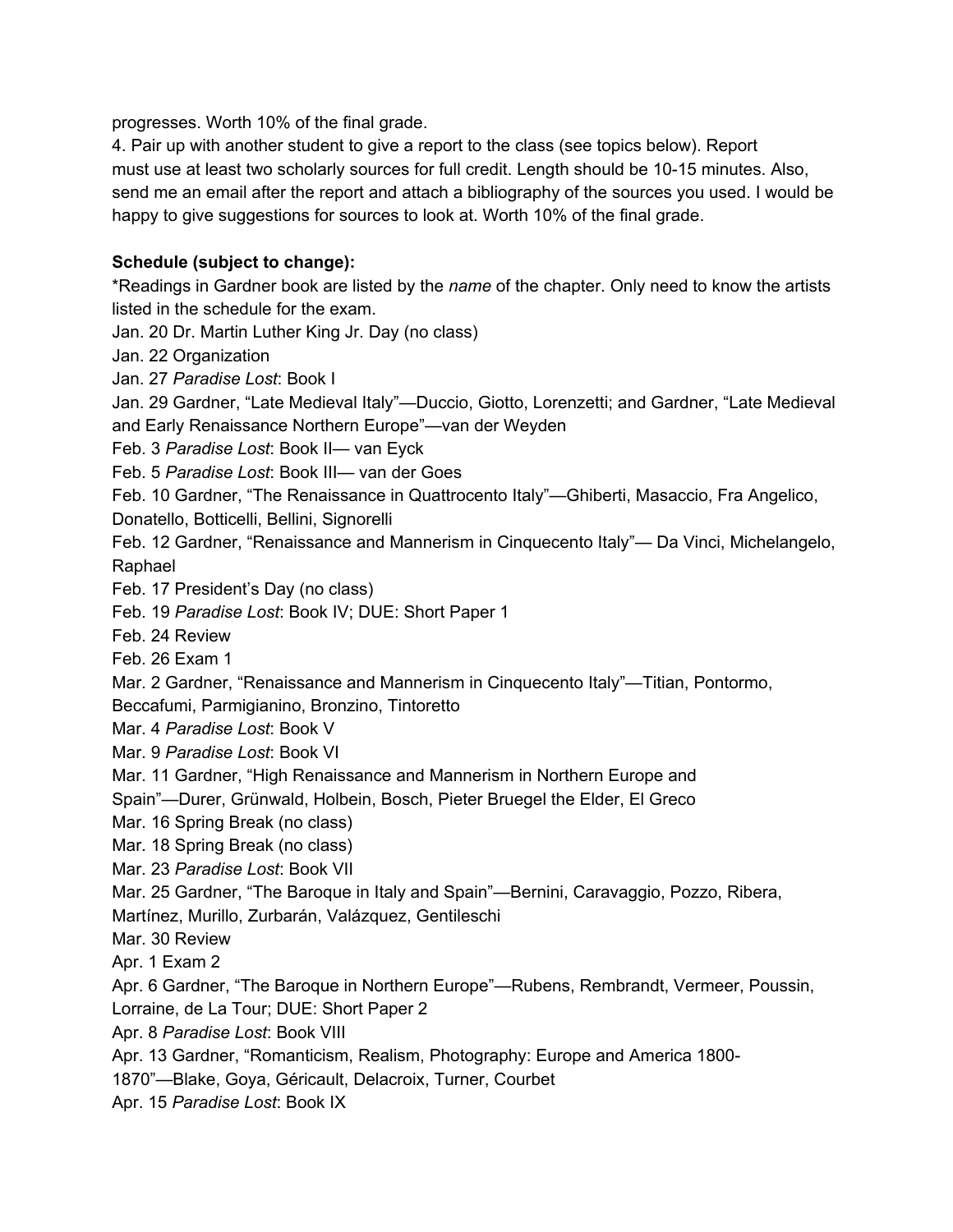Apr. 20 Gardner, "Romanticism:" Millet, Carpeaux, Homer, Tanner, Millais, Rossetti Apr. 22 Exam 3 Apr. 27 Gardner; "Impressionism, Post-Impressionism, Symbolism…"—Monet, Renoir, Seurat, van Gogh, Cézanne, Rodin Apr. 29 *Paradise Lost*: Book X May 4 Gardner, "Modernism Europe"—Matisse, Kandinsky, Picasso, Duchamp, de Cherico; Ernst, Dali May 6 Review **Final Exam: Date and Time T.B.A. (held in our usual classroom)**

## **Academic Misconduct**

Academic integrity is a legitimate concern for every member of the Campus community; we all share in upholding the fundamental values of honesty, trust, respect, fairness, responsibility, and professionalism. By choosing to join the UNLV community, students accept the expectations of the Student Academic Misconduct Policy, and are encouraged to always take the ethical path whenever faced with choices. Students enrolling at UNLV assume the obligation to conduct themselves in a manner compatible with UNLV's educational mission. An example of academic misconduct is plagiarism. Plagiarism is using the words or ideas of another person, from the Internet or any other source without proper citation of the sources. See the [S](https://www.unlv.edu/studentconduct/student-conduct)tudent [Conduct](https://www.unlv.edu/studentconduct/student-conduct) Code, https://www.unlv.edu/studentconduct/student-conduct.

## **Auditing Classes**

Auditing a course allows a student to continue attending the lectures and/or laboratories and discussion sessions associated with the course, but the student will not earn a grade for any component of the course. Students who audit a course receive the same educational experience as students taking the course for a grade, but will be excused from exams, assessments, and other evaluative measures that serve the primary purpose of assigning a grade.

# **Classroom Conduct**

Students have a responsibility to conduct themselves in class and in the libraries in ways that do not interfere with the rights of other students to learn or of instructors to teach. Use of electronic devices such as pagers, cellular phones, or recording devices, or potentially disruptive devices or activities, are only permitted with the prior explicit consent of the instructor. The instructor may rescind permission at any time during the class. If a student does not comply with established requirements or obstructs the functioning of the class, the instructor may initiate an administrative drop of the student from the course.

# **Copyright**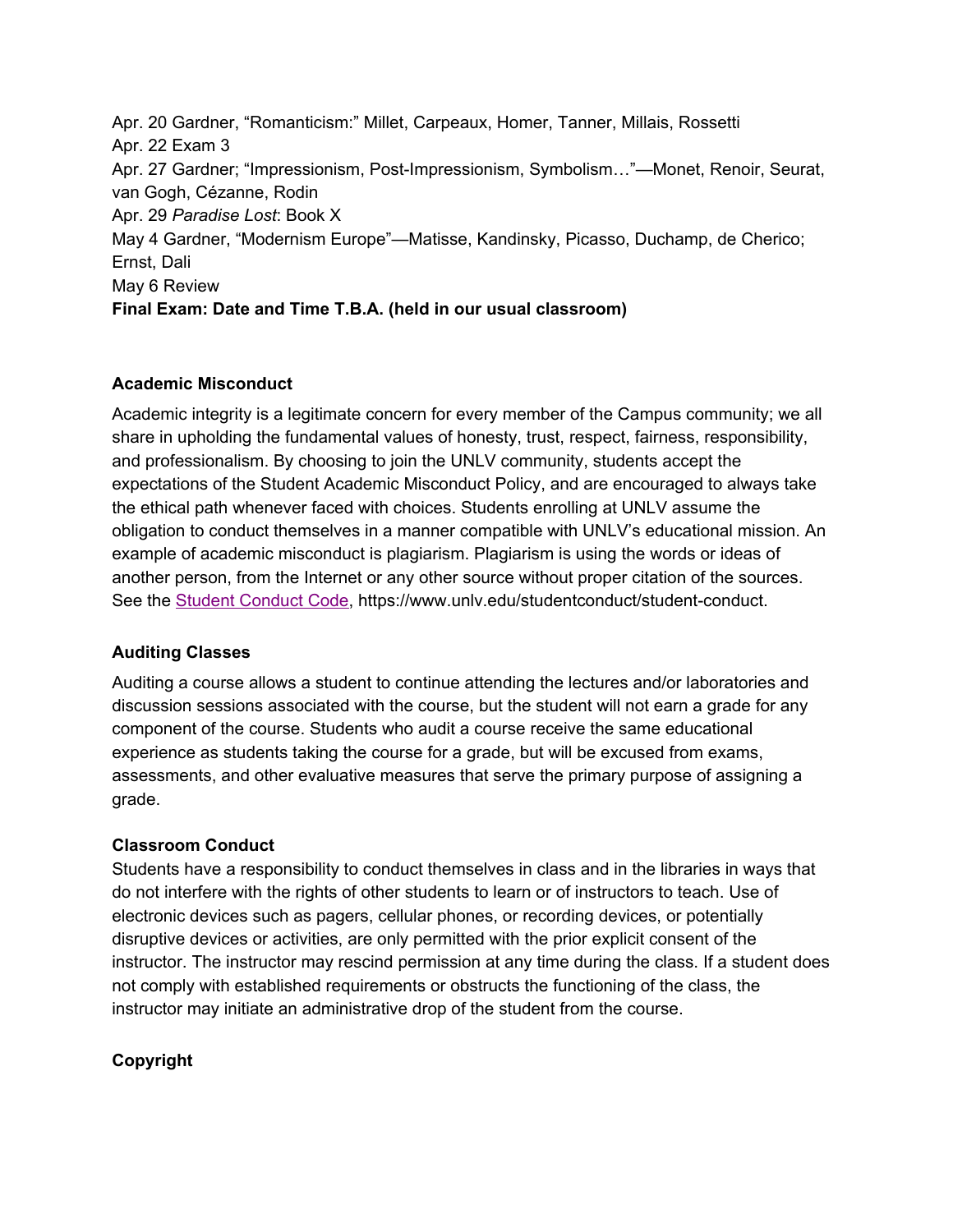The University requires all members of the University Community to familiarize themselves with, and to follow copyright and fair use requirements. You are individually and solely responsible for violations of copyright and fair use laws. The University will neither protect nor defend you, nor assume any responsibility for employee or student violations of fair use laws. Violations of copyright laws could subject you to federal and state civil penalties and criminal liability, as well as disciplinary action under University policies. Additional [copyright](http://www.unlv.edu/provost/copyright) policy [information](http://www.unlv.edu/provost/copyright) is available at http://www.unlv.edu/provost/copyright.

## **Disability Resource Center (DRC)**

The [U](http://drc.unlv.edu/)NLV Disability [Resource](http://drc.unlv.edu/) Center (SSC-A, Room 143, https://www.unlv.edu/drc, 702-895-0866) provides resources for students with disabilities. Students who believe that they may need academic accommodations due to injury, disability, or due to pregnancy should contact the DRC as early as possible in the academic term. A Disabilities Specialist will discuss what options may be available to you. If you are registered with the UNLV Disability Resource Center, bring your Academic Accommodation Plan from the DRC to the instructor during office hours, so that you may work together to develop strategies for

implementing the accommodations to meet both your needs and the requirements of the course. Any information you provide is private and will be treated as such. To maintain the confidentiality of your request, please do not approach the instructor in front of others to discuss your accommodation needs.

## **Final Examinations**

The University requires that final exams given at the end of a course occur on the date and at the time specified in the Final Exam schedule. The general schedule is typically available at the start of the semester, and the classroom locations are available approximately one month before the end of the semester. See the Final Exam [Schedule,](https://www.unlv.edu/registrar/calendars) https://www.unlv.edu/registrar/calendars.

## **Identity Verification in Online Courses**

All UNLV students must use their Campus-issued ACE ID and password to log in to WebCampus.

UNLV students enrolled in online or hybrid courses are expected to read and adhere to th[e](https://www.unlv.edu/studentconduct/misconduct/policy) Student Academic [Misconduct](https://www.unlv.edu/studentconduct/misconduct/policy) Policy, https://www.unlv.edu/studentconduct/misconduct/policy, which defines, "acting or attempting to act as a substitute for another, or using or attempting to use a substitute, in any academic evaluation or assignment" as a form of academic misconduct. Intentionally sharing ACE login credentials with another person may be considered an attempt to use a substitute and could result in investigation and sanctions, as outlined in the Student Academic Misconduct Policy.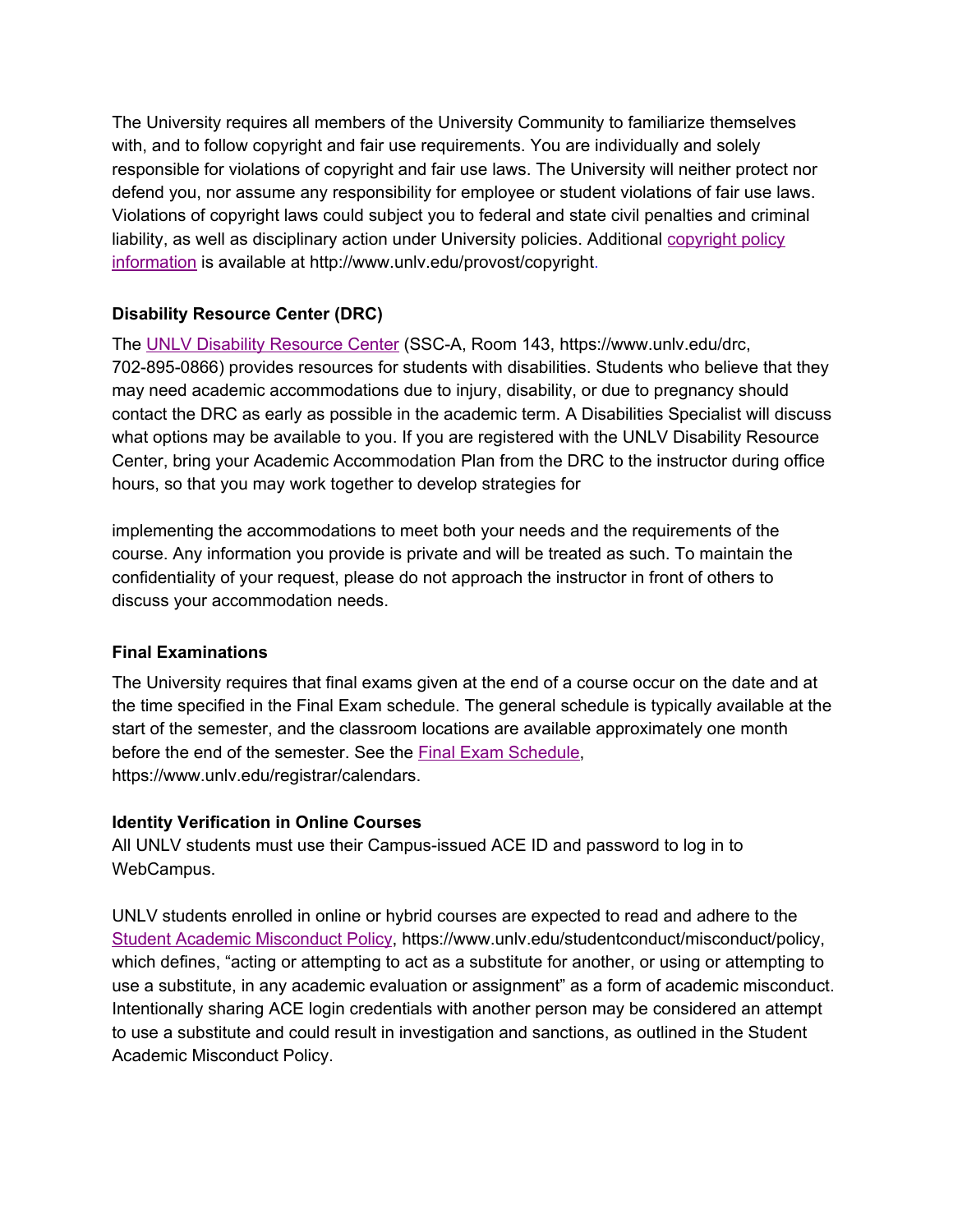UNLV students enrolled in online courses are also expected to read and adhere to the Acceptable Use of Computing and Information [Technology](https://www.it.unlv.edu/policies/acceptable-use-computing-and-information-technology-resources-policy) Resources Policy, https://www.it.unlv.edu/policies/acceptable-use-computing-and-information-technology-resource s-policy, which prohibits sharing university accounts with other persons without authorization.

To the greatest extent possible, all graded assignments and assessments in UNLV online courses should be hosted in WebCampus or another UNLV-managed platform that requires ACE login credentials for access.

#### **Incomplete Grades**

The grade of "I" (Incomplete) may be granted when a student has satisfactorily completed three-fourths of course work for that semester/session, but cannot complete the last part of the course for reason(s) beyond the student's control and acceptable to the instructor, and the instructor believes that the student can finish the course without repeating it. For undergraduate courses, the incomplete work must be made up before the end of the following regular semester. Graduate students receiving "I" grades in 500-, 600-, or 700-level courses have up to one calendar year to complete the work, at the discretion of the instructor. If course requirements are not completed within the period indicated, a grade of "F" will be recorded, and the student's GPA will be adjusted accordingly. Students who are fulfilling an Incomplete grade do not register for the course, but make individual arrangements with the instructor who assigned the "I" grade.

## **Library Resources**

Librarians are available to consult with students on research needs, including developing research topics, finding information, and evaluating sources. To make an appointment with a subject expert for this class, please visit the Libraries' Research [Consultation](http://guides.library.unlv.edu/appointments/librarian) website: [http://guides.library.unlv.edu/appointments/librarian.](http://guides.library.unlv.edu/appointments/librarian) You can also [a](http://ask.library.unlv.edu/)sk the [library](http://ask.library.unlv.edu/) staff questions via chat and text message at: [http://ask.library.unlv.edu/.](http://ask.library.unlv.edu/)

#### **Missed Classwork**

Any student missing class, quizzes, examinations, or any other class or laboratory work because of observance of religious holidays will be given an opportunity during that semester to make up the missed work. The make-up opportunity will apply to the religious holiday absence only. It is the responsibility of the student to notify the instructor within the first 14 calendar days of the course for Fall and Spring courses (except for modular courses), or within the first 7 calendar days of the course for Summer and modular courses, of their intention to participate in religious holidays which do not fall on state holidays or periods of class recess. For additional information, please visit the Policy for Missed Work, under Registration Policies, on the [Academic](https://catalog.unlv.edu/content.php?catoid=26&navoid=6046) Policies webpage, https://catalog.unlv.edu/content.php?catoid=26&navoid=6046.

In accordance with the policy approved by the Faculty Senate regarding missed class time and assignments, students who represent UNLV in any official extracurricular activity will also have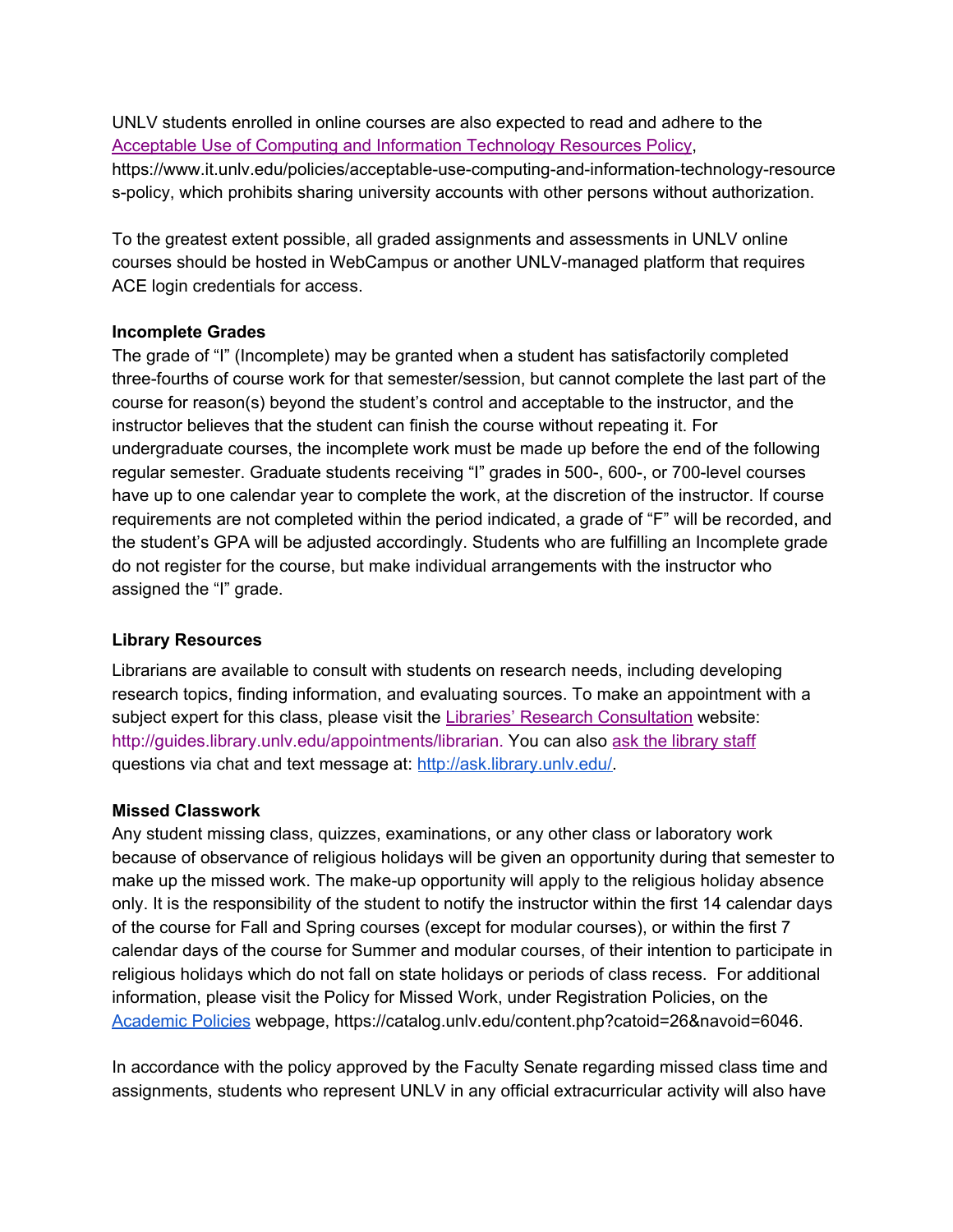the opportunity to make up assignments, provided that the student provides official written notification to the instructor no less than one week prior to the missed class(es).

The spirit and intent of the policy for missed classwork is to offer fair and equitable assessment opportunities to all students, including those representing the University in extracurricular activities. Instructors should consider, for example, that in courses which offer a "Drop one" option for the lowest assignment, quiz, or exam, assigning the student a grade of zero for an excused absence for extracurricular activity is both contrary to the intent of the Faculty Senate's policy, and an infringement on the student's right to complete all work for the course.

This policy will not apply in the event that completing the assignment or administering the examination at an alternate time would impose an undue hardship on the instructor or the University that could reasonably have been avoided. There should be a good faith effort by both the instructor and the student to agree to a reasonable resolution. When disagreements regarding this policy arise, decisions can be appealed to the Department Chair/Unit Director, College/School Dean, and/or the Faculty Senate Academic Standards Committee.

For purposes of definition, extracurricular activities may include, but are not limited to: fine arts activities, competitive intercollegiate athletics, science and engineering competitions, liberal arts competitions, academic recruitment activities, and any other event or activity sanctioned by a College/School Dean, and/or by the Executive Vice President and Provost.

#### **Rebelmail**

Rebelmail is UNLV's official email system for students, and by University policy, instructors and staff should only send emails to students' Rebelmail accounts. Rebelmail is one of the primary ways students receive official University communications, information about deadlines, major Campus events, and announcements. All UNLV students receive a Rebelmail account after they have been admitted to the University. Emailing within WebCampus is also acceptable.

## **Tutoring and Coaching**

The Academic Success Center (ASC) provides tutoring, academic success coaching, and other academic assistance for all UNLV undergraduate students. For information regarding tutoring subjects, tutoring times, and other ASC programs and services, please visit the [ASC](https://www.unlv.edu/asc) [website,](https://www.unlv.edu/asc) https://www.unlv.edu/asc, or call 702-895-3177. The ASC building is located across from the Student Services Complex (SSC). Academic success coaching is located on the second floor of SSC A, Room 254. Drop-in tutoring is located on the second floor of the Lied Library, and on the second floor of the College of Engineering building (TBE A 207).

## **UNLV Writing Center**

One-on-one or small group assistance with writing is available free of charge to UNLV students at the [Writing](https://writingcenter.unlv.edu/) Center, https://writingcenter.unlv.edu/, located in the Central Desert Complex, Building 3, Room 301 (CDC 3–301). Walk-in consultations are sometimes available, but students with appointments receive priority assistance. Students may make appointments in